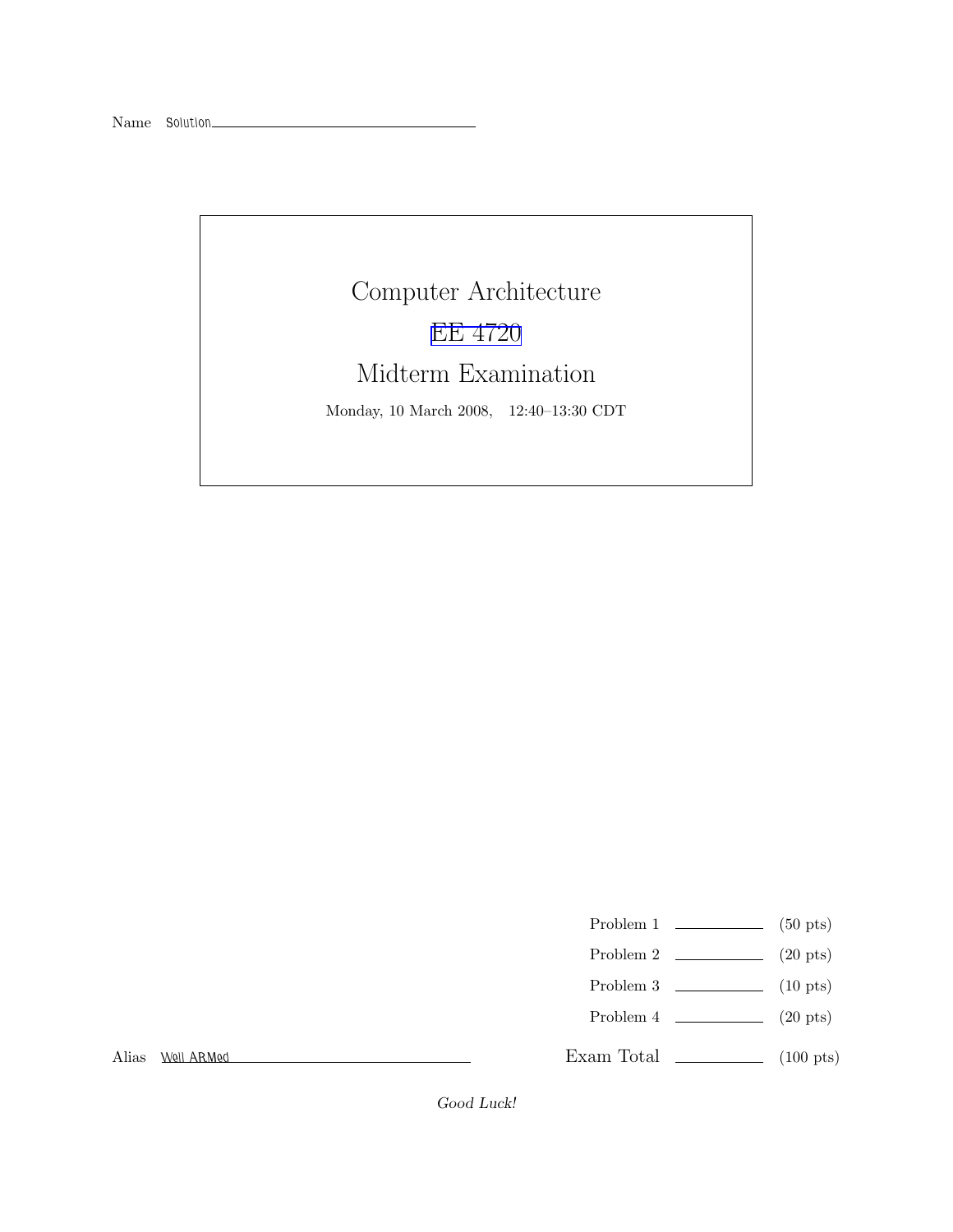Problem 1: In the MIPS implementation below some wires are labeled with cycle numbers and values that will then be present. For example,  $|c2:4|$  indicates that at cycle 2 the wire will hold a 4. Other wires are labeled just with cycle numbers, indicating that the wire is used at that cycle. If a value on any labeled wire is changed the code would execute incorrectly. Note that instruction addresses have been provided. [50 pts]

- $\triangledown$  Finish a program consistent with these labels.
	- All register numbers and immediate values can be determined.
- Be sure to fill the two blocks marked Fill In.

Provide an explanation for the EX-stage fill-in block.



## # SOLUTION

# Cycle 0 1 2 3 4 5 6 7 8 0x1000 beq r8, r8, 0x1034 IF ID EX ME WB 0x1004 lb r3, 0x11(r4) IF ID EX ME WB 0x1034 ADDi r2, r5, 14 IF ID EX ME WB 0x1038 movn r1, r2, r3 IF ID EX ME WB 0x103c ORi r6, r1, 4720 IF ID EX ME WB # Cycle 0 1 2 3 4 5 6 7 8

Solution discussion on next page.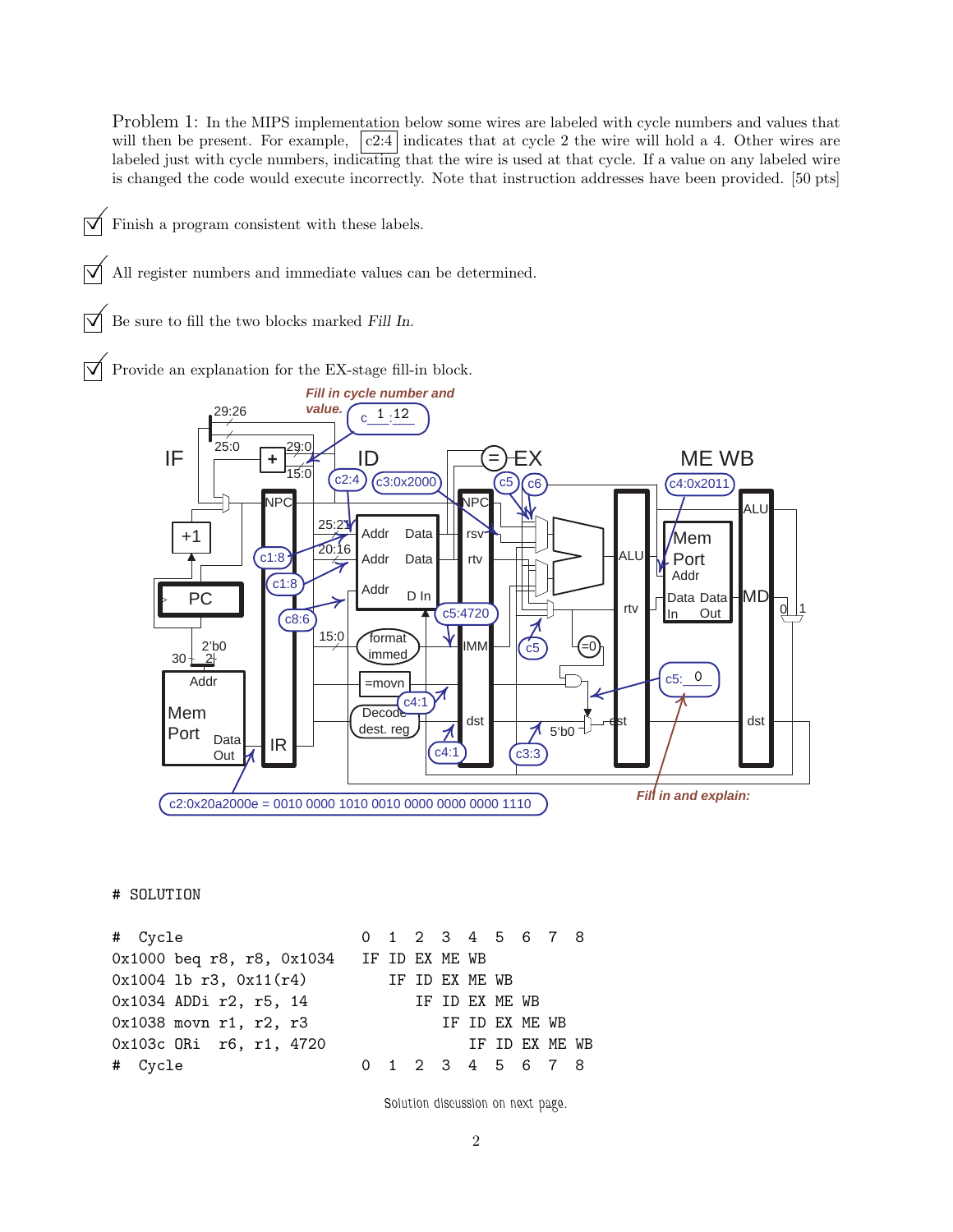## Solution Discussion

0x1000: This has to be some kind of control transfer because of the break in consecutive addresses after the next instruction (the address of the third instruction is 0x1034 instead of 0x1008). The ID-stage fill-in points at the dedicated adder, which is used only for branches (not jumps or traps). Therefore this instruction must be a branch, the cycle number on the fill in must be 1 (when this instruction is in ID), and the value must be the displacement which is  $\frac{0x1034-0x1004}{4}=12$ . (The displacement is the number of instructions to skip starting at the delay-slot instruction which in this case is at address  $0x1004$ .) The  $|01.8|$  bubbles tell us the registers to use for comparison and also that it must be a beq. It can't be a bne because the branch is taken and it can't be a branch such as bgtz because those branches only read one register value.

 $0x1004$ : The  $\alpha$ -0x2011 tells us this is a memory operation that operates on byte-sized data (since the address is not a multiple of 4 or 2). The c3:3 tells us that it writes a destination register so it must be a load. The c2:4 reveals the source register and  $\vert$  c3:3  $\vert$  in EX provides the destination. The displacement,  $0x11$ , is determined using  $\vert$  c3:0x2000  $\vert$  in EX and  $\vert$  c4:0x2011  $\vert$  in ME.

0x1034: The bubble in IF provides the encoded form of this instruction. It can't be a type-J instruction because the last instruction follows the penultimate one, and so it is either type-R or type-I. Either way, the rs register is  $r5$  and the  $rt$  register is  $r2$ . If it were a type-R the rd register would be  $r0$  but since, as the  $|c5|$  at the upper ALU mux indicates, the result is bypassed to another instruction and so it can't be type-R because r0 would not be bypassed. Therefore it's a type-I. Unless one memorized MIPS opcodes there is no way to determine exactly which type I instruction it is so any arithmetic instruction would be considered correct. The opcode is for an addi.

 $Ox1038$ : The lower  $|04:1|$  in ID provides the destination register,  $r1$ , and the one above that shows that this is a movn instruction. The ALU  $\left|$  c5  $\right|$  provides the rs register number,  $r2$  from 0x1034, the rtv mux  $\left|$  c5  $\right|$  provides the rt register number,  $r3$  from the  $0x1004$   $1b$ .

If the  $\vert$  c5:  $\vert$  EX-stage fill-in is 0 then the movn instruction completes the move, otherwise the destination register remains unchanged. The instruction at  $0x103c$  bypasses the movn destination,  $r1$ . This would only be correct if the movn was to write  $r1$  and therefore the fill-in value must be 0. (If the value were 1 the movn would not change  $r1$  but the instruction at  $0x103c$  would read the value of  $r2$  rather than  $r1.$ 

0x103c: The  $|c5.4720|$  in ID provides the immediate, indicating that this must be a type-I instruction. The  $|c6|$  in EX gives the rs register,  $r1$  from the movn. The  $|cs.6|$  gives the destination register,  $r6$ . This can be any arithmetic type I instruction, ori is assumed.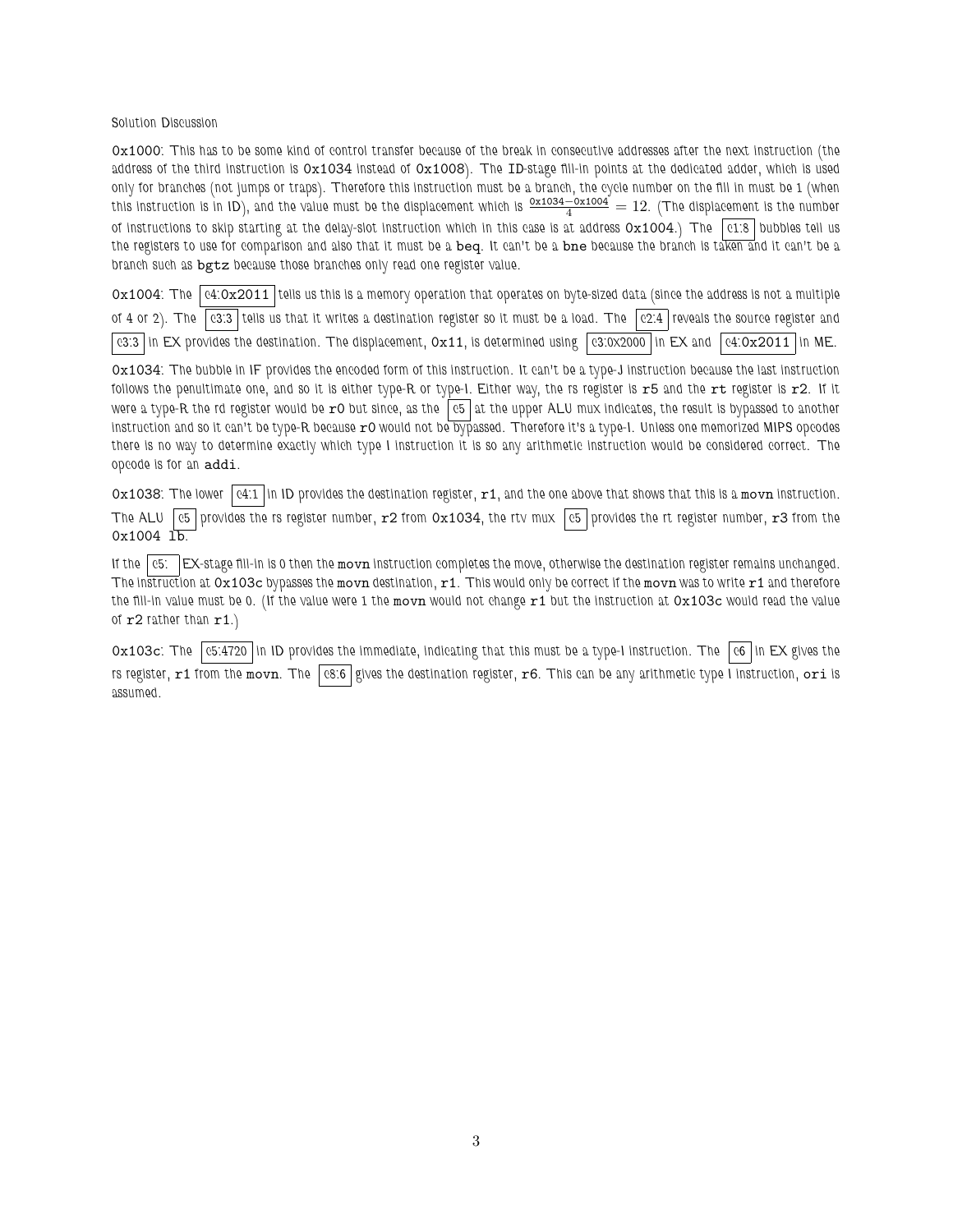Problem 2: Answer the following questions about, or inspired by, ARM.

(a) [10 pts] MIPS lacks a counterpart to the ARM instruction shown below. Hint: This has nothing to do with MIPS' movn.

mov r1, #5 // Move the constant 5 to register r1.

Explain how r0 makes such a MIPS instruction unnecessary.

You can use an addi instruction with  $r0$  as the first source register.

 $\overrightarrow{\mathcal{A}}$  Show how to perform the same operation using MIPS instruction(s).

addi r1, r0, 5

(b) [5 pts] The ARM ISA states that the result of executing an instruction like  $str$  r15, [r1] is that either PC+8 or PC+12 is stored in memory, depending on the implementation. (Remember that ARM r15 is an alias for PC.)

What is the benefit of making the result of the store implementation dependent?

Some implementations would be lower cost because they wouldn't need to send a "correct" value of PC through the pipeline, instead they would use the PC value of whatever instruction was being fetched when the store reached ME.

(c) [5 pts] Consider an ISA which stated that the number of branch delay slots could be either zero or one, depending on the implementation.

 $\vec{\triangledown}$  As an ISA feature, how does this delay-slot implementation dependence compare in practicality to ARM's store PC implementation dependent behavior?

The delay slot implementation dependence is a really bad idea because portable code (code that runs on any implementation of the ISA) could not put anything other than a NOP in delay slots. Since branches are frequent the impact on performance would be large (unless the code were compiled for a specific implementation). In contrast, the stored PC could always be added to a constant (-8 or -12) to obtain the correct PC value. That would take a little extra time but storing the PC in memory using a store instruction is not something programs need to do very often.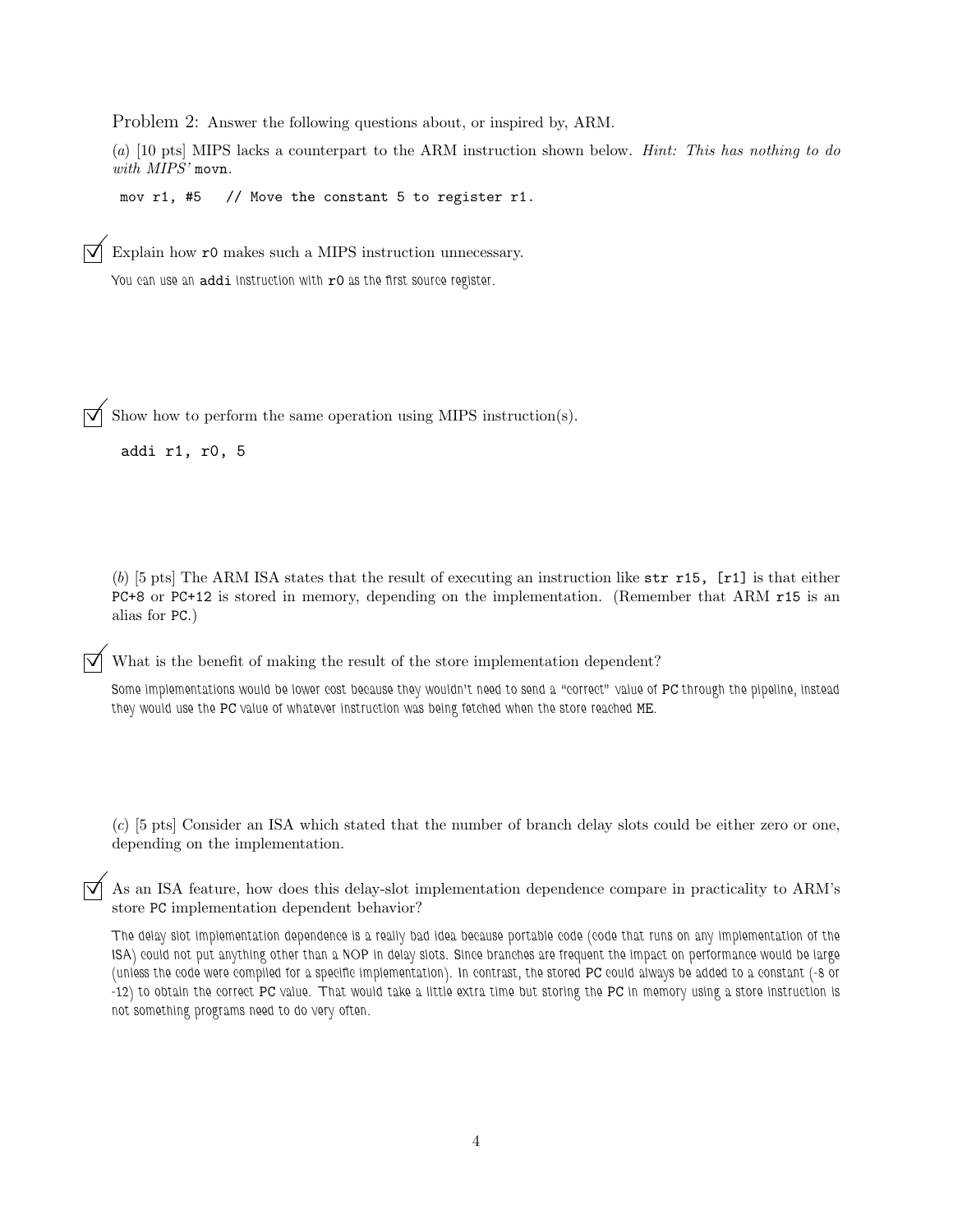Problem 3: In RISC ISAs instructions are of fixed size, that is, all instructions are the same size. For example, in MIPS, all instructions are 32 bits. The character size in MIPS (and all ISAs mentioned in this test) is 8 bits.

(a) [5 pts] Describe a benefit of having fixed-size instructions. (This answer can be mentioned in the next answer's explanation.)

Fixed-size instruction benefit for RISC.

Benefits: Instruction fetch is simple because the PC is incremented by a constant amount and instructions are fetched already properly aligned (because instruction addresses are required to be a multiple of four).

(b) [5 pts] In the Itanium VLIW ISA all instructions are 41 bits. Why would 41-bit instructions be difficult or wasteful to implement in a RISC ISA, such as MIPS, but cause no difficulties in VLIW ISA implementations, including Itanium implementations.

Forty-one bit RISC instructions difficult or wasteful because:

An instruction would use six bytes of memory, that would either waste 7 bits or else require having the end of one instruction and the beginning of the next instruction together in one memory location. Branch targets would be harder to compute since one would have to multiply by 6 (and that's the space-wasting alternative). A multiply by six is just an add of two shifted values, but that's still one more trouble than just shifting a displacement.

 $\overrightarrow{\mathcal{A}}$  Forty-one bit VLIW instructions not wasteful and make sense because:

Fetch operates on 3-instruction bundles, which are 128 bits (16 bytes), and there is no way to jump to a middle of a bundle. There is no wasted space because  $128-3\times41=5$  bits are used to store dependency information. It is easy to compute displacement, just shift left by 4 bits.